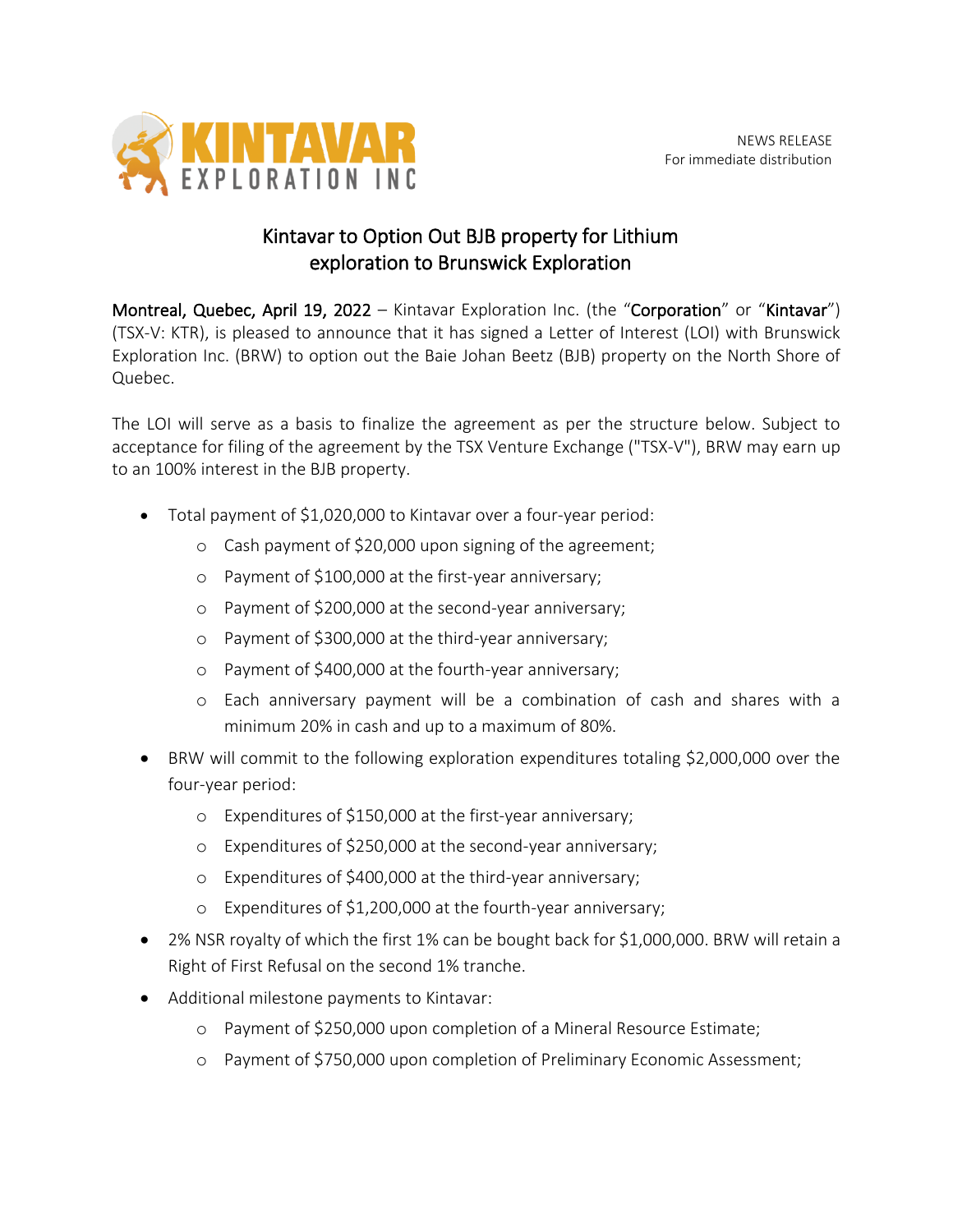o Each milestone payment will be a mixture of cash and shares with a minimum 20% in cash and up to a maximum of 80%.

"Just like the Wabash and Mitchi properties, the BJB project holds a significant polymetallic potential. Kintavar is very pleased to be working with BRW and their exploration team lead by Mr. Robert Wares who is responsible for several major mine discoveries in North America. This new lithium potential at the BJB property, on top of the copper and silver mineralization, further helps diversify our exposure to various precious and critical metals. Furthermore, it demonstrates the potential of the significantly underexplored Grenville geological province that Kintavar has focused on for the last 5 years." commented Kiril Mugerman, President & CEO of Kintavar Exploration.

## About Kintavar Exploration & the Mitchi – Wabash Properties

Kintavar Exploration is a Canadian mineral exploration Corporation engaged in the acquisition, assessment, exploration and development of gold and base metal mineral properties. Its flagship project is the Mitchi – Wabash copper-silver district (approx. 39 000 hectares, 100% owned) located 100 km north of the town of Mont-Laurier and 15 km East of the town of Parent in Quebec. Both properties cover an area of more than 300 km<sup>2</sup> accessible by a network of logging and gravel roads with access to hydro-electric power already on site, major regional roads including railroad and a spur. The properties are located in the north-western portion of the central metasedimentary belt of the Grenville geological province. The projects primarily focus on sediment-hosted stratiform copper type mineralization (SSC) but include Iron Oxide Copper Gold (IOCG) and skarn type targets. Osisko holds a 2% NSR on 27 claims of the southern portion of the Mitchi property, outside of the sedimentary basin. Kintavar also has exposure in the gold greenstones of Quebec by advancing the Anik Gold Project in a partnership with IAMGOLD and several early-stage projects that were optioned by Gitennes Exploration.

Kintavar supports local development in the Mitchi-Wabash region where it owns and operates the Fer à Cheval outfitter [\(www.feracheval.ca\)](http://www.feracheval.ca/), a profitable and cashflow generating operation where it employs local workforce. It as well works with local First Nations to provide training and employment.

## About Brunswick Exploration

The Company is a Montreal-based mineral exploration venture listed on the TSX-V under symbol BRW. The Company is focused on grassroot exploration for metals necessary to decarbonization and energy transition with a particular focus on lithium, tin, nickel and copper. The company is focused on rapidly advancing the most extensive grassroot lithium exploration claim package in Eastern Canada.

For further information contact:

Kiril Mugerman, President and CEO Phone: +1 450 641 5119 #5653 Email: [kmugerman@kintavar.com](mailto:kmugerman@kintavar.com) Web: [www.kintavar.com](http://www.kintavar.com/)